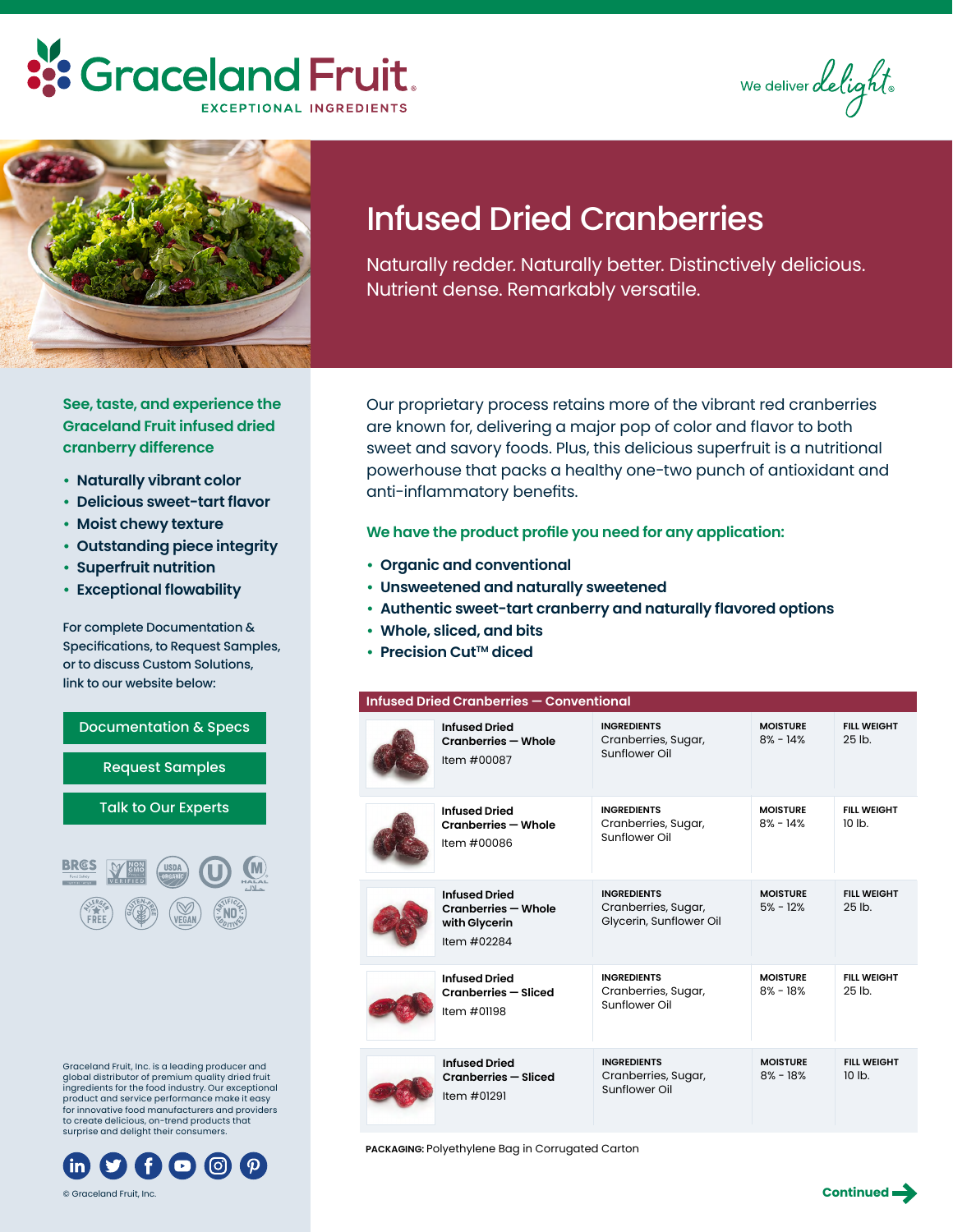### **::** Graceland Fruit. **EXCEPTIONAL INGREDIENTS**

We deliver delight.



# Infused Dried Cranberries

Naturally redder. Naturally better. Distinctively delicious. Nutrient dense. Remarkably versatile.

**See, taste, and experience the Graceland Fruit infused dried cranberry difference**

- **• Naturally vibrant color**
- **• Delicious sweet-tart flavor**
- **• Moist chewy texture**
- **• Outstanding piece integrity**
- **• Superfruit nutrition**
- **• Exceptional flowability**

For complete Documentation & Specifications, to Request Samples, or to discuss Custom Solutions, link to our website below:

[Documentation & Specs](https://www.gracelandfruit.com/products/infused-dried-fruit-ingredients/cranberries/) [Request Samples](https://www.gracelandfruit.com/contact-us/sample-request/) [Talk to Our Experts](https://www.gracelandfruit.com/talk-to-experts/) **BRES** 

Graceland Fruit, Inc. is a global distributor of premium quality dried fruit ingredients for the food industry. Our exceptional product and service performance make it easy for innovative food manufacturers and providers to create delicious, on-tr surprise and delight the



© Graceland Fruit, Inc.

|                                                                                                                                                                           | <b>Infused Dried</b><br>Cranberries - Cherry<br><b>Flavored - Sliced</b><br>Item #21007 |
|---------------------------------------------------------------------------------------------------------------------------------------------------------------------------|-----------------------------------------------------------------------------------------|
| leading producer and<br>mium quality dried fruit<br>industry. Our exceptional<br>formance make it easy<br>ufacturers and providers<br>rend products that<br>ir consumers. | PACKAGING: Polyethylene Bag in Corrugo                                                  |
| $\mathbf{O} \circledcirc \circledcirc$                                                                                                                                    |                                                                                         |

| Infused Dried Cranberries — Conventional |                                                                                                |                                                                                       |                               | continued                      |
|------------------------------------------|------------------------------------------------------------------------------------------------|---------------------------------------------------------------------------------------|-------------------------------|--------------------------------|
|                                          | <b>Infused Dried</b><br><b>Cranberries - Sliced</b><br>with Glycerin<br>Item #01284            | <b>INGREDIENTS</b><br>Cranberries, Sugar,<br>Glycerin, Sunflower Oil                  | <b>MOISTURE</b><br>$7% - 11%$ | <b>FILL WEIGHT</b><br>25 lb.   |
|                                          | <b>Infused Dried</b><br><b>Cranberries - Bits</b><br>Item #01169                               | <b>INGREDIENTS</b><br>Cranberries, Sugar,<br>Sunflower Oil                            | <b>MOISTURE</b><br>$3% - 13%$ | <b>FILL WEIGHT</b><br>25 lb.   |
|                                          | <b>Infused Dried</b><br><b>Cranberries - Bits</b><br>with Rice Flour<br>Item #01194            | <b>INGREDIENTS</b><br>Cranberries, Sugar, Rice<br>Flour, Sunflower Oil                | <b>MOISTURE</b><br>$3% - 13%$ | <b>FILL WEIGHT</b><br>25 lb.   |
|                                          | <b>Infused Dried Cranberries - Organic</b>                                                     |                                                                                       |                               |                                |
|                                          | <b>Certified Organic Infused</b><br>Dried Cranberries -<br>Sliced<br>Item #01363               | <b>INGREDIENTS</b><br>Organic cranberries,<br>Organic sugar, Organic<br>sunflower oil | <b>MOISTURE</b><br>$8% - 14%$ | <b>FILL WEIGHT</b><br>25 lb.   |
|                                          | <b>Certified Organic Infused</b><br>Dried Cranberries-<br>Sliced<br>Item #00094                | <b>INGREDIENTS</b><br>Organic cranberries,<br>Organic sugar, Organic<br>sunflower oil | <b>MOISTURE</b><br>$8% - 14%$ | <b>FILL WEIGHT</b><br>$10$ lb. |
|                                          | <b>Infused Dried Cranberries - Flavored</b>                                                    |                                                                                       |                               |                                |
|                                          | <b>Infused Dried</b><br><b>Cranberries - Orange</b><br><b>Flavored - Sliced</b><br>Item #21165 | <b>INGREDIENTS</b><br>Cranberries, Sugar,<br>Sunflower Oil, Natural<br>Orange Flavor  | <b>MOISTURE</b><br>$7% - 15%$ | <b>FILL WEIGHT</b><br>25 lb.   |
|                                          | <b>Infused Dried</b><br><b>Cranberries - Cherry</b><br>Flavored - Sliced<br>Item #21007        | <b>INGREDIENTS</b><br>Cranberries, Sugar,<br>Sunflower Oil, Natural<br>Cherry Flavor  | <b>MOISTURE</b><br>7%-15%     | <b>FILL WEIGHT</b><br>25 lb.   |

**PACKAGING:** Polyethylene Bag in Corrugated Carton